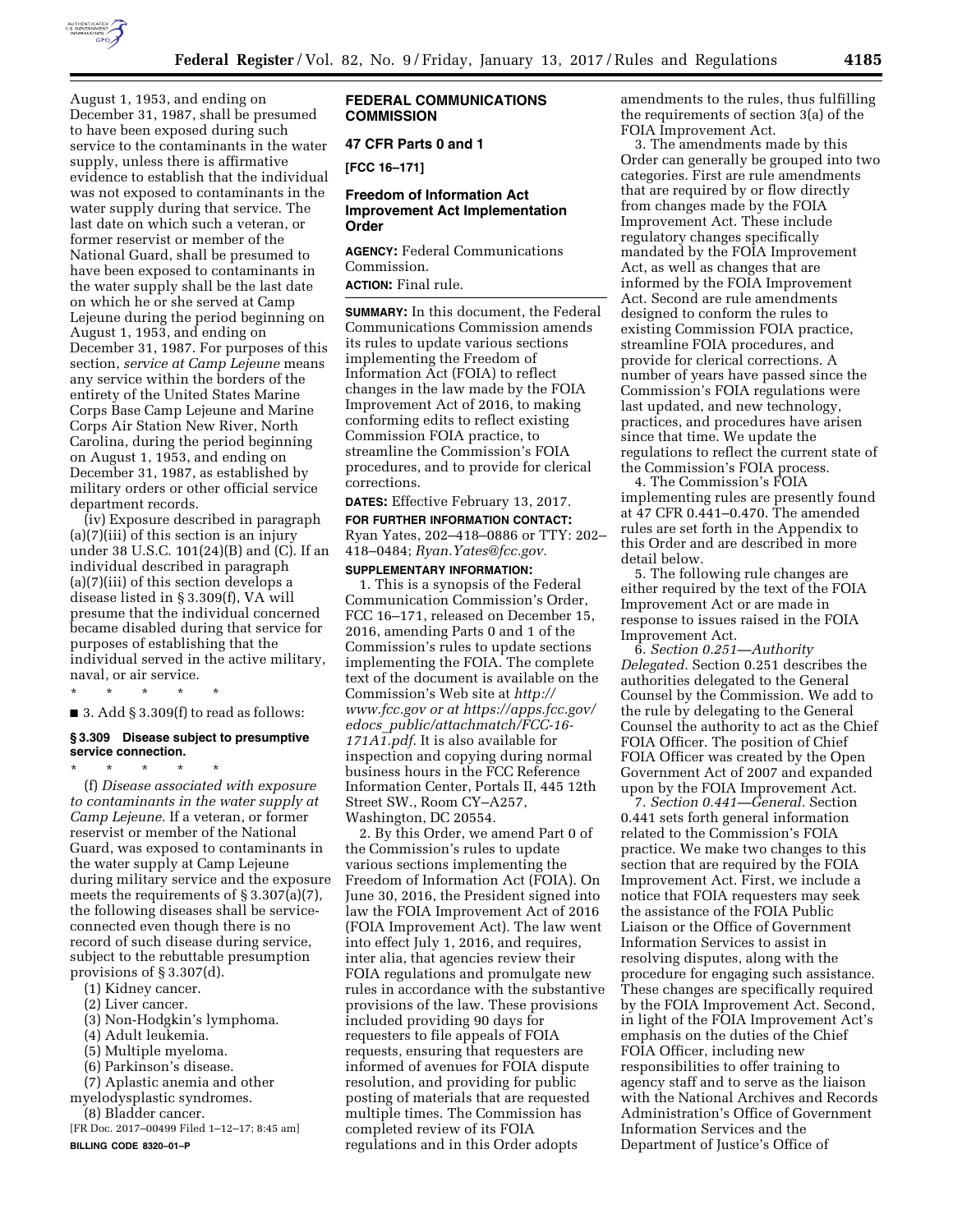Information Policy, we clarify that the General Counsel serves as the Commission's Chief FOIA Officer and may exercise the responsibilities assigned to that position in the FOIA statute.

8. *Section 0.445—Publication, availability, and use of opinions, orders, policy statements, interpretations, administrative manuals, staff instructions, and frequently requested records.* Section 0.445 instructs the public how to access certain publicly available documents. This rule implements various statutory requirements concerning the public availability of these documents. We amend the rule to make electronically available records that have been or are likely to be the subject of multiple FOIA requests, pursuant to the FOIA Improvement Act.

9. *Section 0.457—Records not routinely available for public inspection.* Section 0.457 addresses some of the types of records that are routinely withheld from public inspection. We change the introductory paragraph to the section to articulate the reasonably foreseeable harm standard codified in the FOIA Improvement Act. We also amend section 0.457(e) to reflect changes brought about by the FOIA Improvement Act eliminating the deliberative process privilege of FOIA Exemption 5 for records more than 25 years old.

10. *Section 0.461—Requests for inspection of materials not routinely available for public inspection.* Section 0.461 sets forth the rules for filing requests to view records that are not routinely available to the public. These rules govern the majority of requests under the FOIA. We extend the amount of time for requesters to file FOIA appeals (called applications for review under Commission practice) from 30 days to 90 days, consistent with the requirements of the FOIA Improvement Act. We will also make a conforming edit to section 1.115(d) of our rules.

11. *Section 0.470—Assessment of fees.* Section 0.470 sets out the three fee categories of FOIA requests and the rules regarding fee waivers. Consistent with the FOIA Improvement Act, we make modifications to make clear that the agency may not charge otherwise applicable search and duplication fees when it fails to meet the notice requirements and time limits under the FOIA, unless more than 5,000 pages are necessary to respond to a single request or exceptional circumstances apply.

12. The following rule changes are not specifically required by the FOIA Improvement Act. Instead, we adopt these rules changes to conform the rules

to existing Commission FOIA practice, streamline FOIA procedures, and provide for clerical corrections.

13. *Section 0.251—Authority Delegated.* Section 0.251 describes the authorities delegated to the General Counsel by the Commission. We grant to the General Counsel the authority to dismiss FOIA applications for review that are untimely, repetitious, or fail to articulate specific grounds for review. By giving the General Counsel this authority, procedurally defective requests can be dealt with efficiently and expediently without compromising substantive appeal rights, consistent with other regulations.

14. *Section 0.441—General.* Section 0.441 sets forth general information related to the Commission's FOIA practice. We make two clerical changes to this rule. First, we amend this section to remove facsimile as a method of contacting the Commission regarding FOIA requests. Second, we remove a reference to the Commission's copy contractor, as the Commission no longer employs a copy contractor.

15. *Section 0.442—Disclosure to other Federal government agencies of information submitted to the Commission in confidence.* Section 0.442 applies to the sharing of confidential third-party information with other Federal agencies. We make no changes to this section.

16. *Section 0.445—Publication, availability, and use of opinions, orders, policy statements, interpretations, administrative manuals, staff instructions, and frequently requested records.* Section 0.445 instructs the public how to access certain publicly available documents. This rule implements various statutory requirements concerning the public availability of these documents. To reflect current Commission practice, we eliminate a reference to records being held by the Office of Media Relations. We also include a reference to the availability of records on the Electronic Document Management System (EDOCS) and through the Commission's Web site. Lastly, we remove a reference to the Commission's copy contractor, as the Commission no longer employs a copy contractor.

17. *Section 0.451—Inspection of records: Generally.* Section 0.451 provides an introduction to the broad category of records that are or are not available to the public, along with specifying where in the rules the procedures for requesting those records can be found. We modify section 0.451(b)(4) (previously numbered section 0.451(b)(5)) to reflect current Commission practice, which permits the

release of certain non-internal documents without requiring the filing of a FOIA request. This will facilitate the bureaus' and offices' sharing of noninternal documents without the need for a formal FOIA request. We also amend the rules to simplify the language used and consolidate related subsections.

18. *Section 0.453—Public reference rooms.* Section 0.453 currently provides a listing of records routinely available in the Commission's public reference room. It derives from a time that various bureaus and offices of the Commission had individual reference rooms containing paper records for public access. These locations no longer exist, having been supplanted by one central Reference Information Center and the Commission's Web site. We amend the rule to add references to the resources available on the Commission's Web site. It is often simpler and more efficient for members of the public to access this information on the Commission's Web site rather than traveling to the Commission to inspect the records in person. Also, we delete the list of types of documents available in the reference room, and instead provide that a regularly updated list of records will be posted to the Commission's electronic reading room. Using an online list, as opposed to a list set forth in the Code of Federal Regulations, will give staff more flexibility to add to the list of routinely available records, consistent with the FOIA Improvement Act's emphasis on proactive release of records. It will also ensure that the posted list accurately reflects the current routinely available records. Lastly, we include additional information about the types of records available through the Commission's Electronic Comment Filing System (ECFS).

19. *Section 0.455—Other locations at which records may be inspected.*  Section 0.455 listed the various bureaus and offices of the Commission at which certain other types of records could be inspected. We delete this section in its entirety. As with section 0.453, we conclude it is more efficient to specify these records on a regularly updated online list rather than on a list in the Code of Federal Regulations.

20. *Section 0.457—Records not routinely available for public inspection.* Section 0.457 articulates some of the types of records that are routinely withheld from public inspection. We update section 0.457(b)(2) in conformance with the Supreme Court's holding in *Milner* v. *Department of the Navy,* reading the plain language of FOIA Exemption 2. Consistent with existing Commission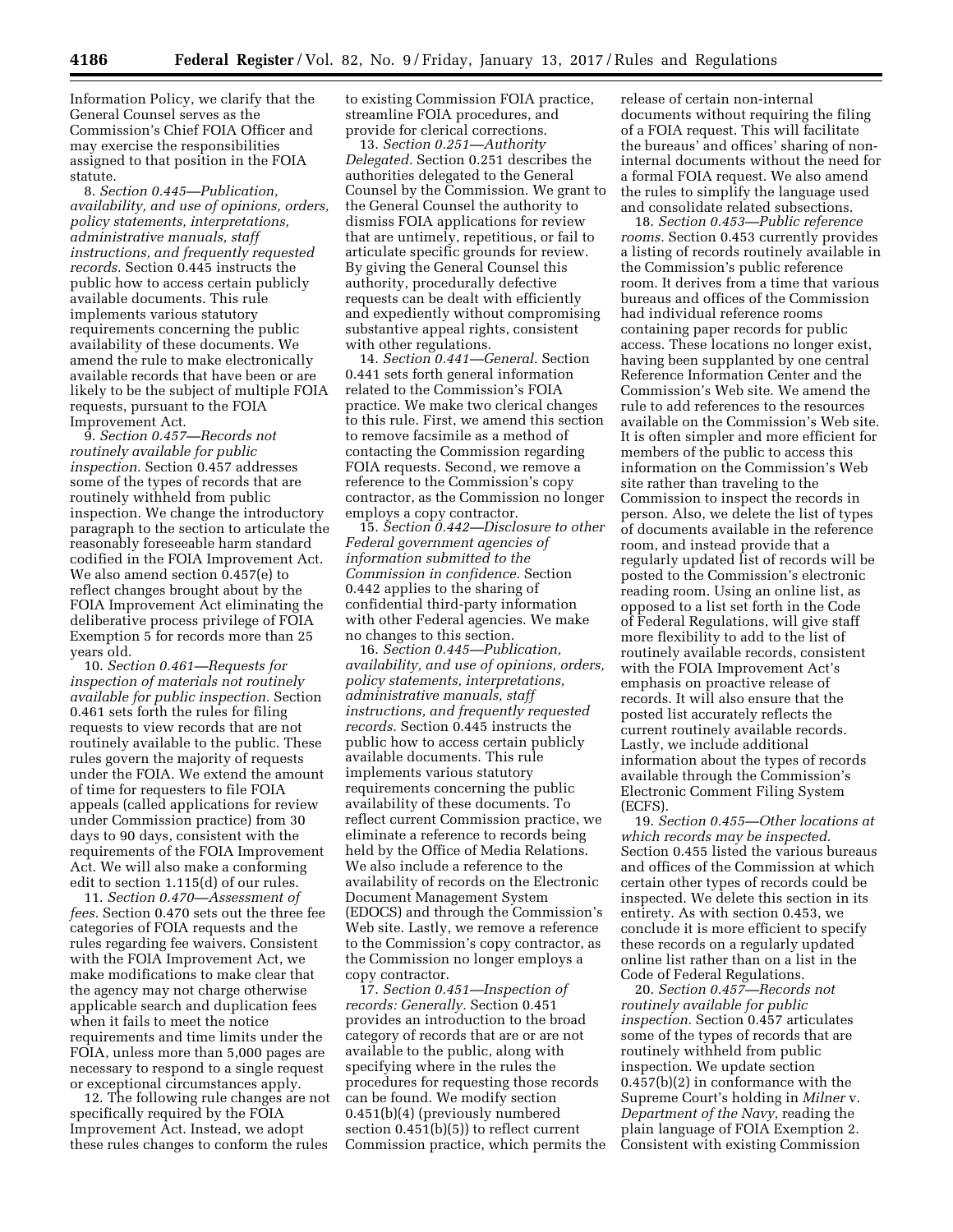practice, we remove several outdated or inapplicable references to types of records that are generally withheld. We add a reference to withholding of some copyrighted materials, in accordance with Department of Justice guidance. Also, we make several minor clerical changes to the rules.

21. *Section 0.458—Nonpublic information.* Section 0.458 contains the rules for persons who come into possession of nonpublic information as the result of an inadvertent or unauthorized release. We make no changes to this section.

22. *Section 0.459—Requests that materials or information submitted to the Commission be withheld from public inspection.* Section 0.459 applies to third-party requests for confidential treatment of information given to the Commission. We make no changes to this section.

23. *Section 0.460—Requests for inspection of records which are routinely available to the public.* Section 0.460 provides the rules for access to records which are routinely already available to the public. We streamline the process for requesting such records by removing the requirement that initial requests be specifically labeled and include the requester's mailing address, phone number, and email address in order to be considered valid. Instead, we provide that Commission staff may contact the requester if this information becomes necessary. We replace references to the copy contractor and instead direct parties to the Commission's Reference Information Center. We delete section 0.460(i), which provided that records inspected in person be available for seven days. Given the limited number of persons who seek to inspect records in person, this limitation is unnecessary. We also make several minor clerical changes to improve accuracy and readability.

24. *Section 0.461—Requests for inspection of materials not routinely available for public inspection.* Section 0.461 sets forth the rules for filing requests to view records that are not routinely available to the public. These rules govern the majority of requests under the FOIA. Consistent with section 0.460, we remove the requirement that requests be specifically labeled and include the requester's mailing address, phone number, and email address in order to be considered valid.

25. We also amend subsection (d)(1) to remove the use of facsimile or email to file FOIA requests; instead, requesters are directed to submit their requests either via the postal mail or through the Commission's FOIAonline portal. In section 0.461(d)(2), we clarify that the

responsibility to sign FOIA response letters may be delegated to staff of the bureau or office that is the custodian of the records. We amend the provisions of section 0.461(e)(1) concerning date stamping of incoming initial requests to reflect the current procedure as implemented through FOIAonline. In section  $0.461(e)(2)(i)(B)(1)$ , we modify the situations in which the processing time may be tolled pending the outcome of a fee matter, explicitly providing that the time for processing a FOIA request will be tolled in cases where the amount of fees authorized is less than the estimated cost for completing the production. This is consistent with existing practice. We update section 0.461(e)(3) to reflect the new methods for FOIA requesters to check on the status of their requests. We also provide for consultation with other agencies regarding records in which other agencies have equities in the Commission's decision concerning the disposition of a FOIA request for those records.

26. In section 0.461(f)(4)–(5), we update the language regarding the use of discretionary authority and segregation of records, to conform it to existing Commission practice. We modify section  $0.461(g)(2)$  to clarify how records will be provided if a requester is unwilling to provide for an extension of time necessary to complete the production. Similar to our rules for FOIA fee waivers and confidentiality requests, in section 0.461(h)(2), we note that merely claiming that a request should be expedited is insufficient to warrant consideration. We also delete section 0.461(n), which provided that records inspected in person be available for only seven days. Given the limited number of persons who seek to inspect records in person, this limitation is unnecessary.

27. We also make modifications to our FOIA appeals rules in section 0.461(i)– (j). Consistent with section 1.7 of the Commission's rules, appeals are considered filed upon receipt. We also note the availability of the *[FOIA-](mailto:FOIA-Appeal@fcc.gov)[Appeal@fcc.gov](mailto:FOIA-Appeal@fcc.gov)* email inbox. Lastly, we take additional steps to limit repetitious or deficient FOIA appeals. Petitions for reconsideration will not be entertained after full Commission decisions on FOIA Applications for Review. Such an approach is more consistent with review process in the FOIA, beginning with an initial agency decision, followed by review of that decision by the head of the agency, and finally appeal to the district court.

28. *Section 0.463—Disclosure of Commission records and information in legal proceedings in which the* 

*Commission is a non-party.* Section 0.463 covers the Commission's procedures for responding to *Touhy*  requests. We make no changes to this section.

29. *Section 0.465—Request for copies of materials which are available, or made available, for public inspection.*  Section 0.465 specifies the rules for obtaining physical copies of documents. As the Commission does not currently employ a copy contractor, we replace references to the copy contractor and instead direct requesters to the Reference Information Center. We update the types of other media referred to in section  $0.465(c)(2)$  to reflect current technology. We also make other minor adjustments to the language of the section to improve accuracy and readability.

30. *Section 0.466—Definitions.* We make no changes to section 0.466, which sets forth definitions applicable to sections 0.467–0.468.

31. *Section 0.467—Search and review fees.* Section 0.467 explains what types of fees a requester might be charged in responding to a FOIA request. We delete section 0.467(h), which provided that records inspected in person be available for seven days, and additional fees may be charged if the records are requested again after that seven day period. Given the limited number of persons who seek to inspect records in person, this rule is unnecessary.

32. *Section 0.468—Interest.* Section 0.468 specifies how interest will be calculated for unpaid FOIA fees. We make no changes to this section.

33. *Section 0.469—Advance payments.* Section 0.469 states the circumstances where the Commission may require advance payment of estimated fees. We make no changes to this section.

34. *Section 0.470—Assessment of fees.* Section 0.470 sets out the three fee categories of FOIA requests and the rules regarding fee waivers. We make minor clerical changes to sections 0.470(a)–(b), ensuring consistent use of the term ''duplication'' or ''duplicating,'' the terms used in the FOIA. In section 0.470(c), we remove a requirement that FOIA requesters include an explanation and certification when requesting a fee status other than commercial. As a matter of practice, the Commission does not require this. If not evident from the face of the request, staff may require the requester to provide additional information regarding his or her fee status. We delete the last sentence from section 0.470(d), as it only pertains to in person inspection of records, which, as noted above, is uncommon. Lastly, to improve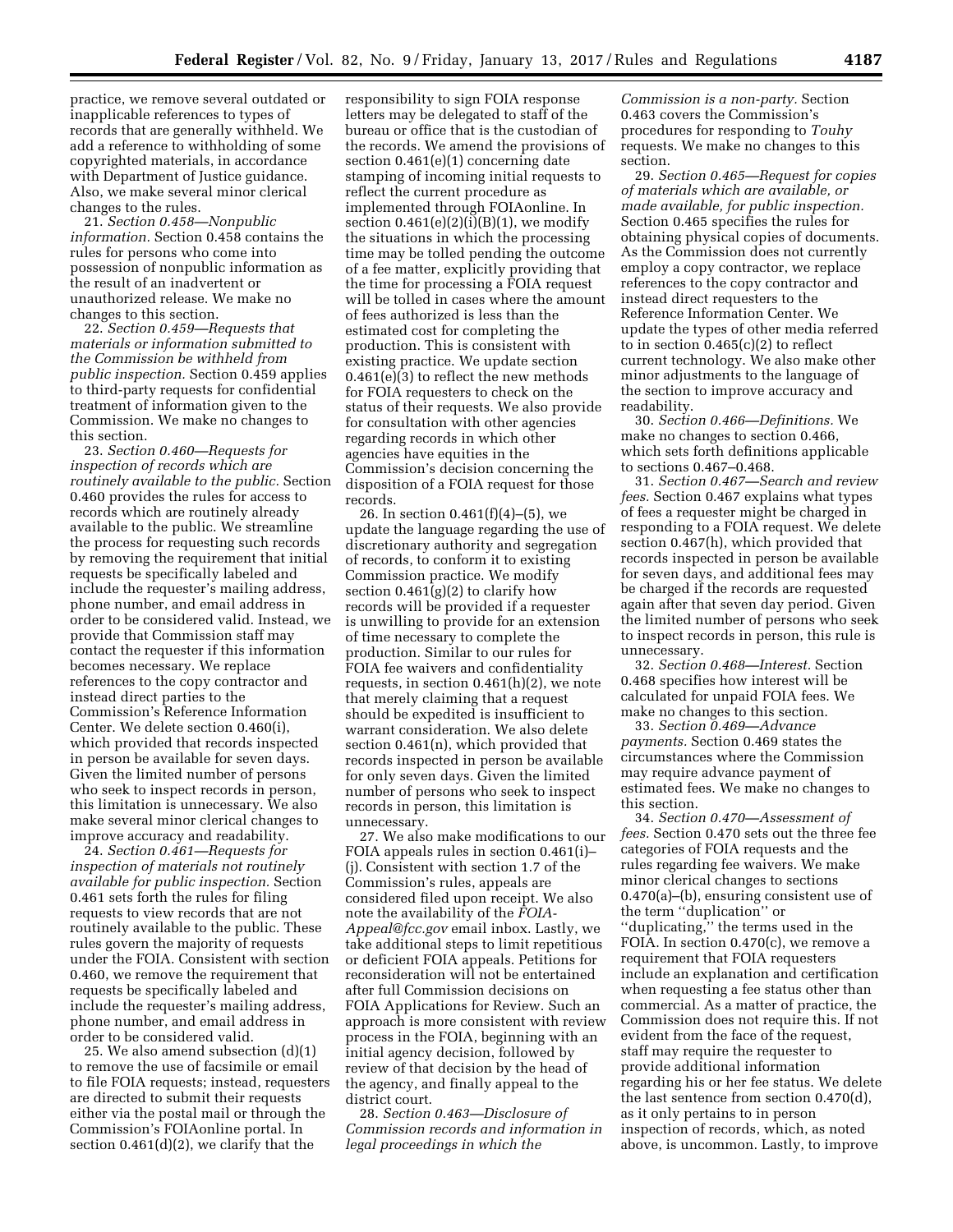consistency with the FOIA and in line with current Commission practice, we modify section 0.470(f) to provide that fees will not be charged if the cost of collecting and processing the fees are greater than the actual amount of fees to be recovered.

35. We have determined that the changes we adopt here are general statements of policy, interpretive rules, or rules of agency organization, procedure, or practice, and are therefore exempt from the notice and comment requirements of the Administrative Procedure Act.

36. Section 603 of the Regulatory Flexibility Act, as amended, requires a regulatory flexibility analysis in notice and comment rulemaking proceedings. As we are adopting these rules without notice and comment, no regulatory flexibility analysis is required. This document does not contain any new proposed information collection(s) subject to the Paperwork Reduction Act of 1995. In addition, therefore, it does not contain any new or modified ''information collection burden for small business concerns with fewer than 25 employees,'' pursuant to the Small Business Paperwork Relief Act of 2002. The Commission will not send a copy of this Order pursuant to the Congressional Review Act, see 5 U.S.C. 801(a)(1)(A), because the adopted rules are rules of agency organization, procedure, or practice that do not ''substantially affect the rights or obligations of non-agency parties.''

#### **List of Subjects**

#### *47 CFR Part 0*

Classified information, Freedom of information, Government publications, Organization and functions (Government agencies), Privacy, Reporting and recordkeeping requirements.

## *47 CFR Part 1*

Administrative practice and procedure, Government employees, Lawyers.

Federal Comunications Commission.

#### **Katura Howard,**

*Federal Register Liaison Officer, Office of the Secretary.* 

#### **Final Rules**

For the reasons discussed in the preamble, the Federal Communications amends 47 CFR parts 0 and 1 as follows:

# **PART 0—COMMISSION ORGANIZATION**

■ 1. The authority citation for part 0 continues to read as follows:

**Authority:** Sec. 5, 48 Stat. 1068, as amended; 47 U.S.C. 155, 225, unless otherwise noted.

■ 2. Amend § 0.251 by adding paragraph (j) to read as follows:

## **§ 0.251 Authority delegated.**  \* \* \* \* \*

(j) The General Counsel is delegated authority to act as the Commission's Chief FOIA Officer, as specified in 5 U.S.C. 552(j). In this role, the General Counsel is delegated authority to dismiss FOIA applications for review that are untimely, repetitious, or fail to articulate specific grounds for review.

\* \* \* \* \*

# ■ 3. Revise § 0.441 to read as follows:

### **§ 0.441 General.**

(a) Any person desiring to obtain information from the Commission may do so by contacting the Consumer and Governmental Affairs Bureau (CGB). Requests for information and general inquiries may be submitted by:

(1) Internet at *[http://www.fcc.gov/](http://www.fcc.gov/consumer-governmental-affairs) [consumer-governmental-affairs](http://www.fcc.gov/consumer-governmental-affairs)* or *[http://www.fcc.gov/foia.](http://www.fcc.gov/foia)* 

(2) Telephone at 1–888–CALL–FCC (1–888–225–5322).

(3) TDD/TDY at 1–888–TELL–FCC (1– 888–835–5322).

(4) Correspondence to: Consumer and Governmental Affairs Bureau, 445 12th Street SW., Washington, DC 20554.

(5) Visiting the Reference Information Center of the Consumer and Governmental Affairs Bureau at Room CY–A257 of the Commission's main office at 445 12th Street SW., Washington, DC 20554.

(b) The Commission's FOIA Public Liaison is available to assist any person requesting information from the Commission in resolving any concerns related to a Freedom of Information Act request. Requesters may contact the FOIA Public Liaison to seek assistance on resolving disputes related to FOIA requests. See *[http://www.fcc.gov/foia/.](http://www.fcc.gov/foia/)* 

(c) The Office of Government Information Services is available to provide mediation services to help resolve disputes between FOIA requesters and Federal agencies. FOIA requesters may contact the Office of Government Information Services directly to seek its assistance. See *[http://](http://ogis.archives.gov/)  [ogis.archives.gov/.](http://ogis.archives.gov/)* 

(d) The General Counsel shall, subject to the authority of the Chairman, exercise the responsibilities of the Chief FOIA Officer specified in 5 U.S.C. 552(j).

■ 4. Revise § 0.445 to read as follows:

## **§ 0.445 Publication, availability, and use of opinions, orders, policy statements, interpretations, administrative manuals, staff instructions, and frequently requested records.**

(a) Adjudicatory opinions and orders of the Commission, or its staff acting on delegated authority, are mailed or delivered by electronic means to the parties, and as part of the record, are available for inspection in accordance with § 0.453.

(b) Documents adopted by the Commission or a member of its staff on delegated authority and released through the Office of Media Relations are published in the FCC Record. Older materials of this nature are available in the FCC Reports. In the event that such older materials are not published in the FCC Reports, reference should be made to the **Federal Register** or Pike and Fischer Communications Regulation.

(c) All rulemaking documents or summaries thereof are published in the **Federal Register** and are available on the Commission's Web site. The complete text of the Commission decision also is released by the Commission and is available for inspection and copying during normal business hours in the Reference Information Center, via the Electronic Document Management System (EDOCS), or as otherwise specified in the rulemaking document published in the **Federal Register**.

(d) Formal policy statements and interpretations designed to have general applicability are published on the Commission's Web site and in the **Federal Register**, the FCC Record, FCC Reports, or Pike and Fischer Communications Regulation. Commission decisions and other Commission documents not entitled formal policy statements or interpretations may contain substantive interpretations and statements regarding policy, and these are published as part of the document in the FCC Record, FCC Reports or Pike and Fischer Communications Regulation. General statements regarding policy and interpretations furnished to individuals, in correspondence or otherwise, are not ordinarily published.

(e) Copies of all records that have been released to any person under § 0.461 and that because of the nature of their subject matter, the Commission determines have become or are likely to become the subject of subsequent requests for substantially the same records, or that have been requested three or more times, are made available in electronic format.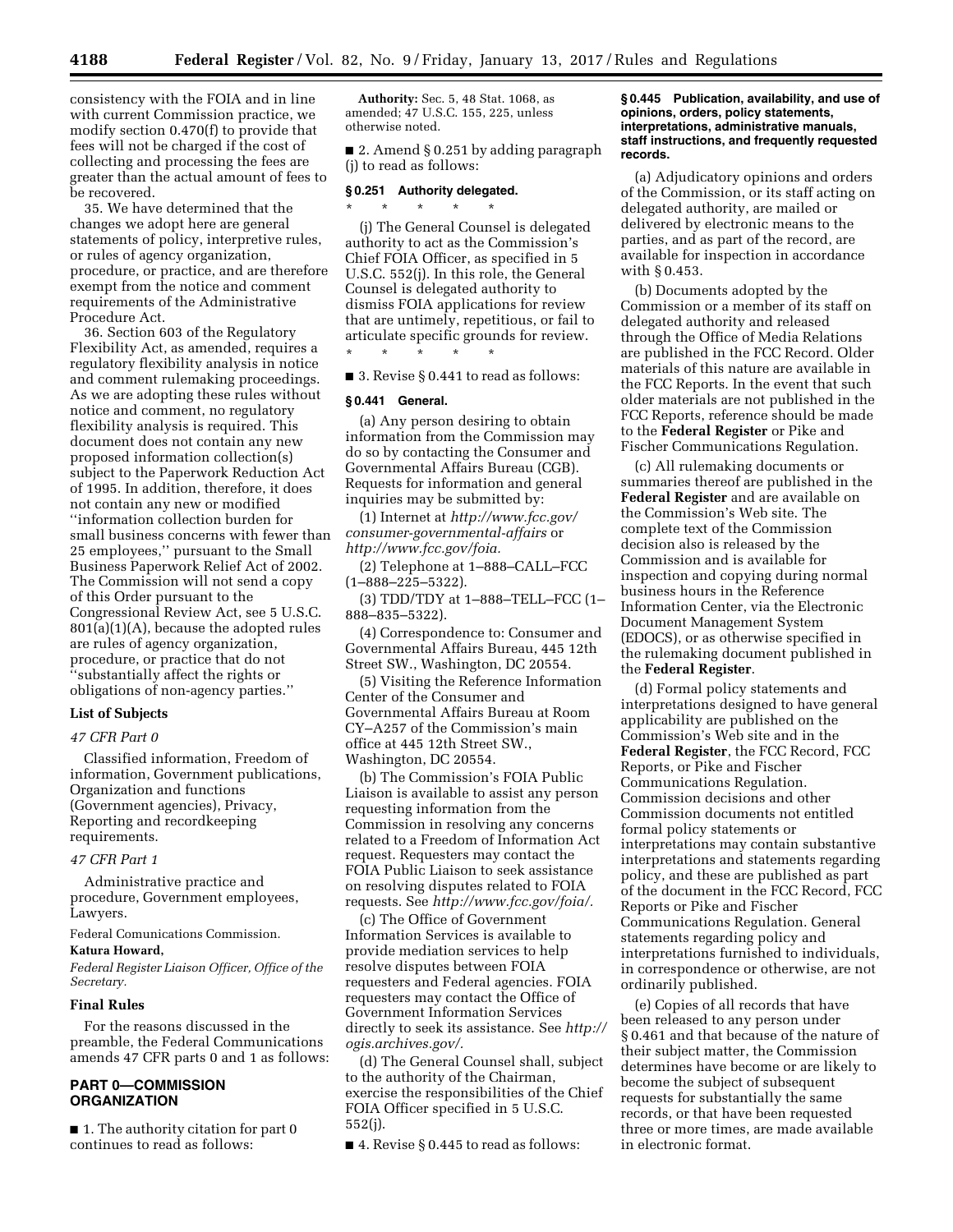(f) If the documents described in paragraphs (a) through (d) of this section are published in the **Federal Register**, the FCC Record, FCC Reports, or Pike and Fischer Communications Regulation, they are indexed, and they may be relied upon, used or cited as precedent by the Commission or private parties in any manner. If they are not so published, they may not be relied upon, used or cited as precedent, except against persons who have actual notice of the document in question or by such persons against the Commission. No person is expected to comply with any requirement or policy of the Commission unless he or she has actual notice of that requirement or policy or a document stating it has been published as provided in this paragraph. Nothing in this paragraph, however, shall be construed as precluding a reference to a recent document that is pending publication.

(g) Subparts A and B of this part describe the functions of the staff and list the matters on which authority has been delegated to the staff. All general instructions to the staff and limitations upon its authority are set forth in those subparts or in decisions of the Commission published in the **Federal Register**. Instructions to the staff in particular matters or cases are privileged and/or protected and are not published or made available for public inspection.

(h) To the extent required to prevent a clearly unwarranted invasion of personal privacy, or to prevent disclosure of information required or authorized to be withheld by another statute, the Commission may delete identifying details or confidential information when it makes available or publishes any document described in this section. The justification for any such deletion will be fully explained in a preamble to the document.

■ 5. Revise § 0.451 to read as follows:

### **§ 0.451 Inspection of records: Generally.**

(a) *Records which are routinely available for public inspection.* Section 0.453 specifies those Commission records which are routinely available for public inspection and where those records may be inspected. Procedures governing requests for inspection of such records are set out in § 0.460.

(b) *Records which are not routinely available for public inspection.* Records which are not specified in § 0.453 are not routinely available for public inspection. Such records fall into three categories.

(1) The first category consists of categories of records listed in § 0.457, and of particular records withheld from public inspection under § 0.459. The

Commission has determined that there is a statutory basis for withholding these records from public inspection. In some cases, the Commission is prohibited from permitting the inspection of records. This category also includes records that are the property of another agency that the Commission has no authority to release for inspection. In still other cases, the Commission is authorized, for reason of policy, to withhold records from inspection, but is not required to do so. As applicable, procedures governing demands by competent authority for inspection of these records are set forth in § 0.463.

(2) The second category consists of records that are not specified in § 0.453 or § 0.457 and have not been withheld from inspection under § 0.459. In some cases, these records have not been identified for listing. In other cases an individualized determination is required. Procedures governing requests for inspection of these records are set forth in § 0.461. Procedures governing demands by competent authority for inspection of these records are set forth in § 0.463.

(3) The third category consists of material previously released consistent with the agency's rules that the agency determines is not likely to become the subject of a subsequent FOIA request or otherwise likely to be of broader public interest.

(4) Except as provided in § 0.461 and § 0.463, or pursuant to § 19.735–203 of this chapter, no officer or employee of the Commission shall permit the inspection of records which are not routinely available for public inspection under § 0.453, or disclose information contained therein. This provision does not restrict the inspection or disclosure of records described in § 0.453(b)(3).

(c) *Copies.* Section 0.465 applies to requests for copies of Commission records which are routinely available for public inspection under § 0.453 and those which are made available for inspection under § 0.461. Sections 0.467 and 0.465(c)(3) apply to requests for certified copies of Commission records.

(d) *Search and copying fees.* Section 0.465(c)(2) prescribes the per page fee for copying records made available for inspection under § 0.460 or § 0.461. Section 0.466 prescribes fees to cover the expense of searching for and reviewing records made available for inspection under § 0.460 or § 0.461. Review of initial fee determinations under § 0.467 through § 0.470 and initial fee reduction or waiver determinations under § 0.470(e) may be sought under  $§ 0.461(j).$ 

■ 6. Revise § 0.453 to read as follows:

#### **§ 0.453 Public reference rooms.**

The Commission's main Web site at *<http://www.fcc.gov>* and its electronic reading room at *[http://www.fcc.gov/](http://www.fcc.gov/general/freedom-information-act-electronic-reading-room) [general/freedom-information-act](http://www.fcc.gov/general/freedom-information-act-electronic-reading-room)[electronic-reading-room](http://www.fcc.gov/general/freedom-information-act-electronic-reading-room)* host the Commission's online public reference room. The Commission also maintains the FCC Reference Information Center as its public reference room at its offices in Washington, DC.

(a) The Reference Information Center maintains files containing the record of all docketed cases, petitions for rule making and related papers. A file is maintained for each docketed hearing case and for each docketed rule making proceeding. Cards summarizing the history of such cases for the years before 1984 are available for inspection. Information summarizing the history of such cases for the years from 1984 through present is available online on the Electronic Comment Filing System (ECFS). ECFS serves as the repository for official filings in the FCC's docketed proceedings from 1992 to the present. The public can use ECFS to retrieve any document in the system, including selected pre-1992 documents.

(b) The Commission will maintain a regularly updated listing of other routinely available records in its electronic reading room at *[http://](http://www.fcc.gov/general/freedom-information-act-electronic-reading-room) [www.fcc.gov/general/freedom](http://www.fcc.gov/general/freedom-information-act-electronic-reading-room)[information-act-electronic-reading](http://www.fcc.gov/general/freedom-information-act-electronic-reading-room)[room](http://www.fcc.gov/general/freedom-information-act-electronic-reading-room)*.

## **§ 0.455 [Removed]**

■ 7. Remove § 0.455.

■ 8. Revise § 0.457 to read as follows:

## **§ 0.457 Records not routinely available for public inspection.**

The records listed in this section are not routinely available for public inspection pursuant to 5 U.S.C. 552(b). The records are listed in this section by category, according to the statutory basis for withholding those records from inspection; under each category, if appropriate, the underlying policy considerations affecting the withholding and disclosure of records in that category are briefly outlined. The Commission will entertain requests from members of the public under § 0.461 for permission to inspect particular records withheld from inspection under the provisions of this section, and will weigh the policy considerations favoring non-disclosure against the reasons cited for permitting inspection in the light of the facts of the particular case. In making such requests, there may be more than one basis for withholding particular records from inspection. The Commission will permit inspection of records unless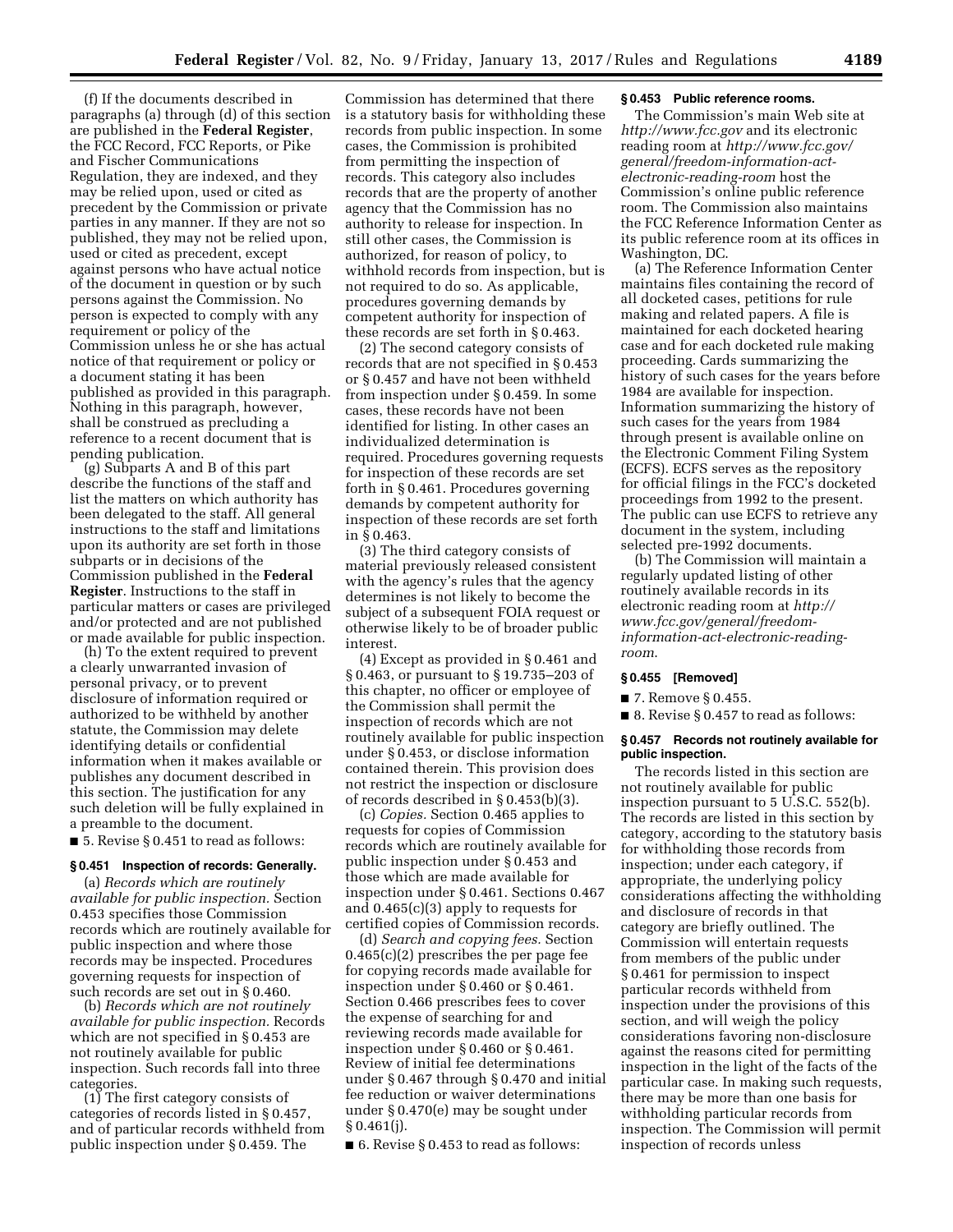Commission staff reasonably foresees that disclosure would harm an interest protected by the exemptions described in 5 U.S.C. 552(b) or where disclosure is prohibited by law. The listing of records by category is not intended to imply the contrary but is solely for the information and assistance of persons making such requests. Requests to inspect or copy the transcripts, recordings or minutes of closed agency meetings will be considered under § 0.607 rather than under the provisions of this section.

(a) Materials that are specifically authorized under criteria established by Executive Order (E.O.) to be kept secret in the interest of national defense or foreign policy and are in fact properly classified pursuant to such Executive Order, 5 U.S.C. 552(b)(1).

(1) Classified materials and information will not be made available for public inspection, including materials classified under E.O. 10450, ''Security Requirements for Government Employees''; E.O. 10501, as amended, ''Safeguarding Official Information in the Interests of the Defense of the United States''; and E.O. 13526, ''Classified National Security Information,'' or any other executive order concerning the classification of records. *See also* 47 U.S.C. 154(j).

(2) Materials referred to another Federal agency for classification will not be disclosed while such a determination is pending.

(b) Materials that are related solely to the internal personnel rules and practices of the Commission, 5 U.S.C. 552(b)(2).

(c) Materials that are specifically exempted from disclosure by statute (other than the Government in the Sunshine Act, 5 U.S.C. 552b, provided that such statute either requires that the materials be withheld from the public in such a manner as to leave no discretion on the issue, or establishes particular criteria for withholding or refers to particular types of materials to be withheld), 5 U.S.C. 552(b)(3). The Commission is authorized under the following statutory provisions to withhold materials from public inspection.

(1) Section 4(j) of the Communications Act, 47 U.S.C. 154(j), provides, in part, that, ''The Commission is authorized to withhold publication of records or proceedings containing secret information affecting the national defense.'' Pursuant to that provision, it has been determined that the following materials should be withheld from public inspection (*see also* paragraph (a) of this section):

(i) Maps showing the exact location of submarine cables.

(ii) Minutes of Commission actions on classified matters.

(iii) Maps of nation-wide point-topoint microwave networks.

(2) Under section 213 of the Communications Act, 47 U.S.C. 213(f), the Commission is authorized to order, with the reasons therefor, that records and data pertaining to the valuation of the property of common carriers and furnished to the Commission by the carriers pursuant to the provisions of that section, shall not be available for public inspection. If such an order has been issued, the data and records will be withheld from public inspection, except under the provisions of § 0.461. Normally, however, such data and information is available for inspection.

(3) Under section 412 of the Communications Act, 47 U.S.C. 412, the Commission may withhold from public inspection certain contracts, agreements and arrangements between common carriers relating to foreign wire or radio communication. Any person may file a petition requesting that such materials be withheld from public inspection. To support such action, the petition must show that the contract, agreement or arrangement relates to foreign wire or radio communications; that its publication would place American communication companies at a disadvantage in meeting the competition of foreign communication companies; and that the public interest would be served by keeping its terms confidential. If the Commission orders that such materials be kept confidential, they will be made available for inspection only under the provisions of § 0.461.

(4) Section 605 of the Communications Act, 47 U.S.C. 605(a), provides, in part, that, ''no person not being authorized by the sender shall intercept any communication [by wire or radio] and divulge or publish the existence, contents, substance, purport, effect, or meaning of such intercepted communications to any person.'' In executing its responsibilities, the Commission regularly monitors radio transmissions. Except as required for the enforcement of the communications laws, treaties and the provisions of this chapter, or as authorized in sec. 605, the Commission is prohibited from divulging information obtained in the course of these monitoring activities; and such information, and materials relating thereto, will not be made available for public inspection.

(5) The Trade Secrets Act, 18 U.S.C. 1905, prohibits the unauthorized disclosure of certain confidential

information. *See* paragraph (d) of this section and § 19.735–203 of this chapter.

(d) *Trade secrets and commercial or financial information obtained from any person and privileged or confidential categories of materials not routinely available for public inspection, 5 U.S.C. 552(b)(4) and 18 U.S.C. 1905*. (1) The materials listed in this paragraph have been accepted, or are being accepted, by the Commission on a confidential basis pursuant to 5 U.S.C. 552(b)(4). To the extent indicated in each case, the materials are not routinely available for public inspection. If the protection afforded is sufficient, it is unnecessary for persons submitting such materials to submit therewith a request for nondisclosure pursuant to § 0.459. A persuasive showing as to the reasons for inspection will be required in requests submitted under § 0.461 for inspection of such materials.

(i) Financial reports submitted by radio or television licensees.

(ii) Applications for equipment authorizations (type acceptance, type approval, certification, or advance approval of subscription television systems), and materials relating to such applications, are not routinely available for public inspection prior to the effective date of the authorization. The effective date of the authorization will, upon request, be deferred to a date no earlier than that specified by the applicant. Following the effective date of the authorization, the application and related materials (including technical specifications and test measurements) will be made available for inspection upon request (*see* § 0.460). Portions of applications for equipment certification of scanning receivers and related materials will not be made available for inspection.

(iii) Information submitted in connection with audits, investigations and examination of records pursuant to 47 U.S.C. 220.

(iv) Programming contracts between programmers and multichannel video programming distributors.

(v) The rates, terms and conditions in any agreement between a U.S. carrier and a foreign carrier that govern the settlement of U.S.-international traffic, including the method for allocating return traffic, except as otherwise specified by the Commission by order or by the International Bureau under delegated authority. *See, e.g., International Settlements Policy Reform,*  IB Docket Nos. 11–80, 05–254, 09–10, RM–11322, Report and Order, FCC 12– 145 (rel. Nov. 29, 2012).

(vi) Outage reports filed under part 4 of this chapter.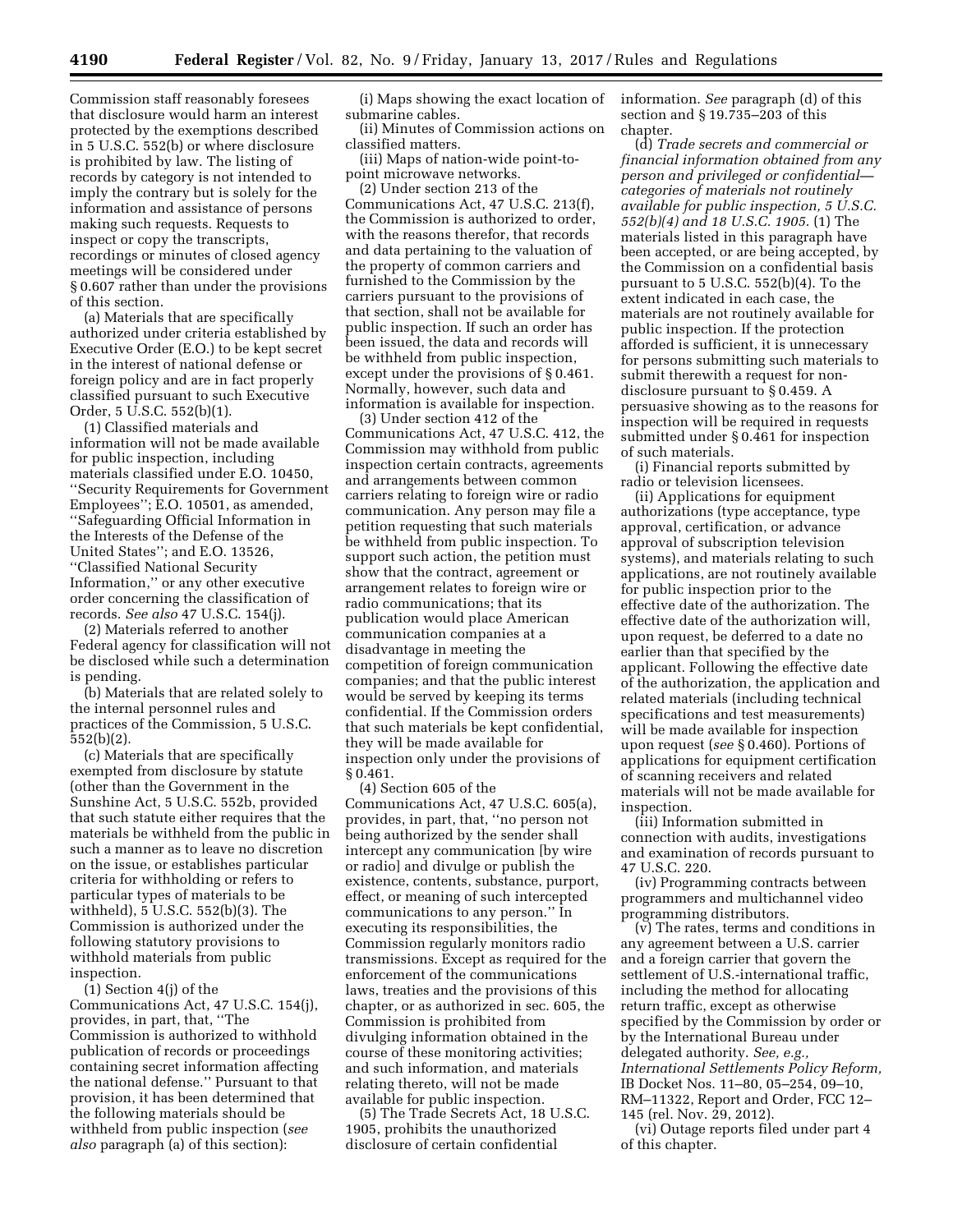(vii) The following records, relating to coordination of satellite systems pursuant to procedures codified in the International Telecommunication Union (ITU) Radio Regulations:

(A) Records of communications between the Commission and the ITU related to the international coordination process, and

(B) Documents prepared in connection with coordination, notification, and recording of frequency assignments and Plan modifications, including but not limited to minutes of meetings, supporting exhibits, supporting correspondence, and documents and correspondence prepared in connection with operatorto-operator arrangements.

(viii) Information submitted with a 911 reliability certification pursuant to 47 CFR 12.4 that consists of descriptions and documentation of alternative measures to mitigate the risks of nonconformance with certification elements, information detailing specific corrective actions taken with respect to certification elements, or supplemental information requested by the Commission with respect to such certification.

(ix) Confidential Broadcaster Information, as defined in § 1.2206(d) of this chapter, submitted by a broadcast television licensee in a broadcast television spectrum reverse auction conducted under section 6403 of the Middle Class Tax Relief and Job Creation Act of 2012 (Pub. L. 112–96) (the ''Spectrum Act''), or in the application to participate in such a reverse auction, is not routinely available for public inspection until the reassignments and reallocations under section 6403(b)(1)(B) of the Spectrum Act become effective or until two years after public notice that the reverse auction is complete and that no such reassignments and reallocations shall become effective. In the event that reassignments and reallocations under section 6403(b)(1)(B) of the Spectrum Act become effective, Confidential Broadcaster Information pertaining to any unsuccessful reverse auction bid or pertaining to any unsuccessful application to participate in such a reverse auction will not be routinely available for public inspection until two years after the effective date.

(x) Copyrighted materials the release of which would have a substantial adverse effect on the copyright holder's potential market, except to the extent such a release can be considered fair use.

**Note to paragraph (d)(1):** The content of the communications described in paragraph  $(d)(1)(vii)(A)$  of this section is in some circumstances separately available through the ITU's publication process, or through records available in connection with the Commission's licensing procedures.

(2) Unless the materials to be submitted are listed in paragraph (d)(1) of this section and the protection thereby afforded is adequate, any person who submits materials which he or she wishes withheld from public inspection under 5 U.S.C. 552(b)(4) must submit a request for non-disclosure pursuant to § 0.459. If it is shown in the request that the materials contain trade secrets or privileged or confidential commercial, financial or technical data, the materials will not be made routinely available for inspection; and a persuasive showing as to the reasons for inspection will be required in requests for inspection submitted under § 0.461. In the absence of a request for non-disclosure, the Commission may, in the unusual instance, determine on its own motion that the materials should not be routinely available for public inspection.

(e) *Interagency and intra-agency memoranda or letters, 5 U.S.C. 552(b)(5).* Interagency and intra-agency memoranda or letters and the work papers of members of the Commission or its staff will not be made available for public inspection, except in accordance with the procedures set forth in § 0.461. Normally such papers are privileged and not available to private parties through the discovery process, because their disclosure would tend to restrain the commitment of ideas to writing, would tend to inhibit communication among Government personnel, and would, in some cases, involve premature disclosure of their contents. The Commission will not use this deliberative process exemption to withhold records created 25 years or more before the date on which the request was received.

(f) *Personnel, medical and other files whose disclosure would constitute a clearly unwarranted invasion of personal privacy, 5 U.S.C. 552(b)(6).*  Under E.O. 12107, the Commission maintains an Official Personnel Folder for each of its employees. Such folders are under the jurisdiction and control, and are a part of the records, of the U.S. Office of Personnel Management. Except as provided in the rules of the Office of Personnel Management (5 CFR 293.311), such folders will not be made available for public inspection by the Commission. In addition, other records of the Commission containing private, personal or financial information will be withheld from public inspection.

(g) *Under 5 U.S.C. 552(b)(7), records compiled for law enforcement purposes, to the extent that production of such records:* 

(1) Could reasonably be expected to interfere with enforcement proceedings;

(2) Would deprive a person of a right to fair trial or an impartial adjudication;

(3) Could reasonably be expected to constitute an unwarranted invasion of personal privacy;

(4) Could reasonably be expected to disclose the identity of a confidential source;

(5) Would disclose investigative techniques or procedures or would disclose investigative guidelines if such disclosure could reasonably be expected to risk circumvention of the law; or

(6) Could reasonably be expected to endanger the life or physical safety of any individual.

■ 9. Revise § 0.460 to read as follows:

#### **§ 0.460 Requests for inspection of records which are routinely available for public inspection.**

(a) Section 0.453 specifies those Commission records which are routinely available for public inspection and the places at which those records may be inspected. Subject to the limitations set out in this section, a person who wants to inspect such records need only appear at the Reference Information Center and ask to see the records. Many records also are available on the Commission's Web site, *<http://www.fcc.gov>* and the Commission's electronic reading room, *[http://www.fcc.gov/general/freedom](http://www.fcc.gov/general/freedom-information-act-electronic-reading-room)information-act-electronic-reading[room.](http://www.fcc.gov/general/freedom-information-act-electronic-reading-room)* Commission documents are generally published in the FCC Record, and many of these documents or summaries thereof are also published in the **Federal Register**.

(b) A person who wishes to inspect the records must appear at the specified location during the office hours of the Commission and must inspect the records at that location. (Procedures governing requests for copies are set out in § 0.465.) However, arrangements may be made in advance, by telephone or by correspondence, to make the records available for inspection on a particular date, and there are many circumstances in which such advance arrangements will save inconvenience. If the request is for a large number of documents, for example, a delay in collecting them is predictable. Current records may be in use by the staff when the request is made. Older records may have been forwarded to another location for storage.

(c) The records in question must be reasonably described by the person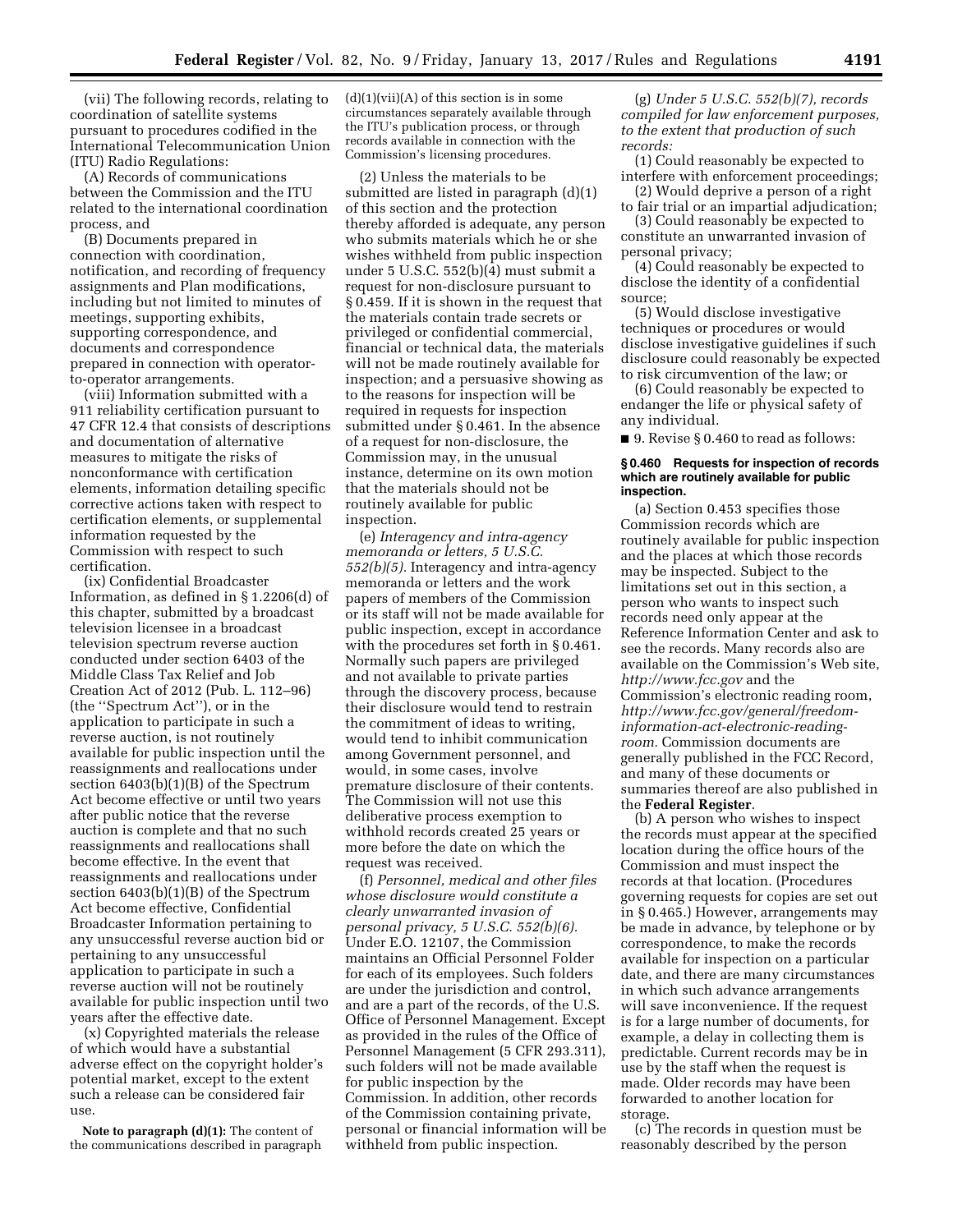requesting them to permit their location by staff personnel. The information needed to locate the records will vary, depending on the records requested. Advice concerning the kind of information needed to locate particular records will be furnished in advance upon request. Members of the public will not be given access to the area in which records are kept and will not be permitted to search the files.

(d) If it appears that there will be an appreciable delay in locating or producing the records (as where a large number of documents is the subject of a single request or where an extended search for a document appears to be necessary), the requester may be directed to submit or confirm the request in writing in appropriate circumstances.

(e)(1) Written requests for records routinely available for public inspection under § 0.453 shall be directed to the Commission's Reference Information Center pursuant to the procedures set forth in § 0.465. Requests shall set out all information known to the person making the request which would be helpful in identifying and locating the document, including the date range of the records sought, if applicable. Upon request by Commission staff, the requester shall provide his or her street address, phone number (if any), and email address (if any). Written requests shall, in addition, specify the maximum search fee the person making the request is prepared to pay (*see* § 0.467).

(2) Written requests shall be delivered or mailed directly to the Commission's Reference Information Center (*see*   $§ 0.465(a)$ ).

(f) When a written request is received by the Reference Information Center, it will be date-stamped.

(g) All requests limited to records listed in § 0.453 will be granted, subject to paragraph (j) of this section.

(h) The records will be produced for inspection at the earliest possible time.

(i) Records shall be inspected within 7 days after notice is given that they have been located and are available for inspection. After that period, they will be returned to storage and additional charges may be imposed for again producing them.

(j) In addition to the other requirements of this section, the following provisions apply to the reports filed with the Commission pursuant to 5 CFR parts 2634 and 3902.

(1) Such reports shall not be obtained or used:

(i) For any unlawful purpose;

(ii) For any commercial purpose, other than by news and

communications media for dissemination to the general public;

(iii) For determining or establishing the credit rating of any individual; or

(iv) For use, directly or indirectly, in the solicitation of money for any

political, charitable, or other purpose. (2) Such reports may not be made

available to any person nor may any copy thereof be provided to any person except upon a written application by such person stating:

(i) That person's name, occupation and address;

(ii) The name and address of any other person or organization on whose behalf the inspection or copying is requested; and

(iii) That such person is aware of the prohibitions on the obtaining or use of the report. Further, any such application for inspection shall be made available to the public throughout the period during which the report itself is made available to the public.

■ 10. Revise § 0.461 to read as follows:

#### **§ 0.461 Requests for inspection of materials not routinely available for public inspection.**

Any person desiring to inspect Commission records that are not specified in § 0.453 shall file a request for inspection meeting the requirements of this section. The FOIA Public Liaison is available to assist persons seeking records under this section. *See*  § 0.441(a).

(a)(1) Records include:

(i) Any information that would be an agency record subject to the requirements of the Freedom of Information Act when maintained by the Commission in any format, including an electronic format; and

(ii) Any information maintained for the Commission by an entity under Government contract.

(2) The records in question must be reasonably described by the person requesting them to permit personnel to locate them with a reasonable amount of effort. Whenever possible, a request should include specific information about each record sought, such as the title or name, author, recipient, and subject matter of the record. Requests must also specify the date or time period for the records sought. The custodian of records sought may contact the requester to obtain further information about the records sought to assist in locating them.

(3) The person requesting records under this section may specify the form or format of the records to be produced provided that the records may be made readily reproducible in the requested form or format.

(b)(1) Requests shall reasonably describe, for each document requested (*see* § 0.461(a)(1)), all information known to the person making the request that would be helpful in identifying and locating the document, including the date range of the records sought, if applicable, and the persons/offices to be searched, if known. Upon request by Commission staff, the requester shall provide his or her street address, phone number (if any), and email address (if any).

(2) The request shall, in addition, specify the maximum search fee the person making the request is prepared to pay or a request for waiver or reduction of fees if the requester is eligible (*see* § 0.470(e)). By filing a FOIA request, the requester agrees to pay all applicable fees charged under § 0.467, unless the person making the request seeks a waiver of fees (*see* § 0.470(e)), in which case the Commission will rule on the waiver request before proceeding with the search.

(c) If the records are of the kinds listed in § 0.457 or if they have been withheld from inspection under § 0.459, the request shall, in addition, contain a statement of the reasons for inspection and the facts in support thereof. In the case of other materials, no such statement need accompany the request, but the custodian of the records may require the submission of such a statement if he or she determines that the materials in question may lawfully be withheld from inspection.

(d)(1) Requests shall be

(i) Filed electronically though the Internet at *[http://](http://foiaonline.regulations.gov/)*

*[foiaonline.regulations.gov/;](http://foiaonline.regulations.gov/)* or (ii) Delivered or mailed to the Managing Director, Attn: FOIA Request, FCC, 445 12th Street SW., Room 1– A836, Washington, DC 20554.

(2) For purposes of this section, the custodian of the records is the Chief of the Bureau or Office where the records are located. The Chief of the Bureau or Office may designate an appropriate person to act on a FOIA request. The Chief of the Bureau or Office may also designate an appropriate person to sign the response to any FOIA request. *See*   $§ 0.461(m).$ 

(3) If the request is for materials submitted to the Commission by third parties and not open to routine public inspection under § 0.457(d), § 0.459, or another Commission rule or order, or if a request for confidentiality is pending pursuant to § 0.459, or if the custodian of records has reason to believe that the information may contain confidential commercial information, one copy of the request will be provided by the custodian of the records (*see* paragraph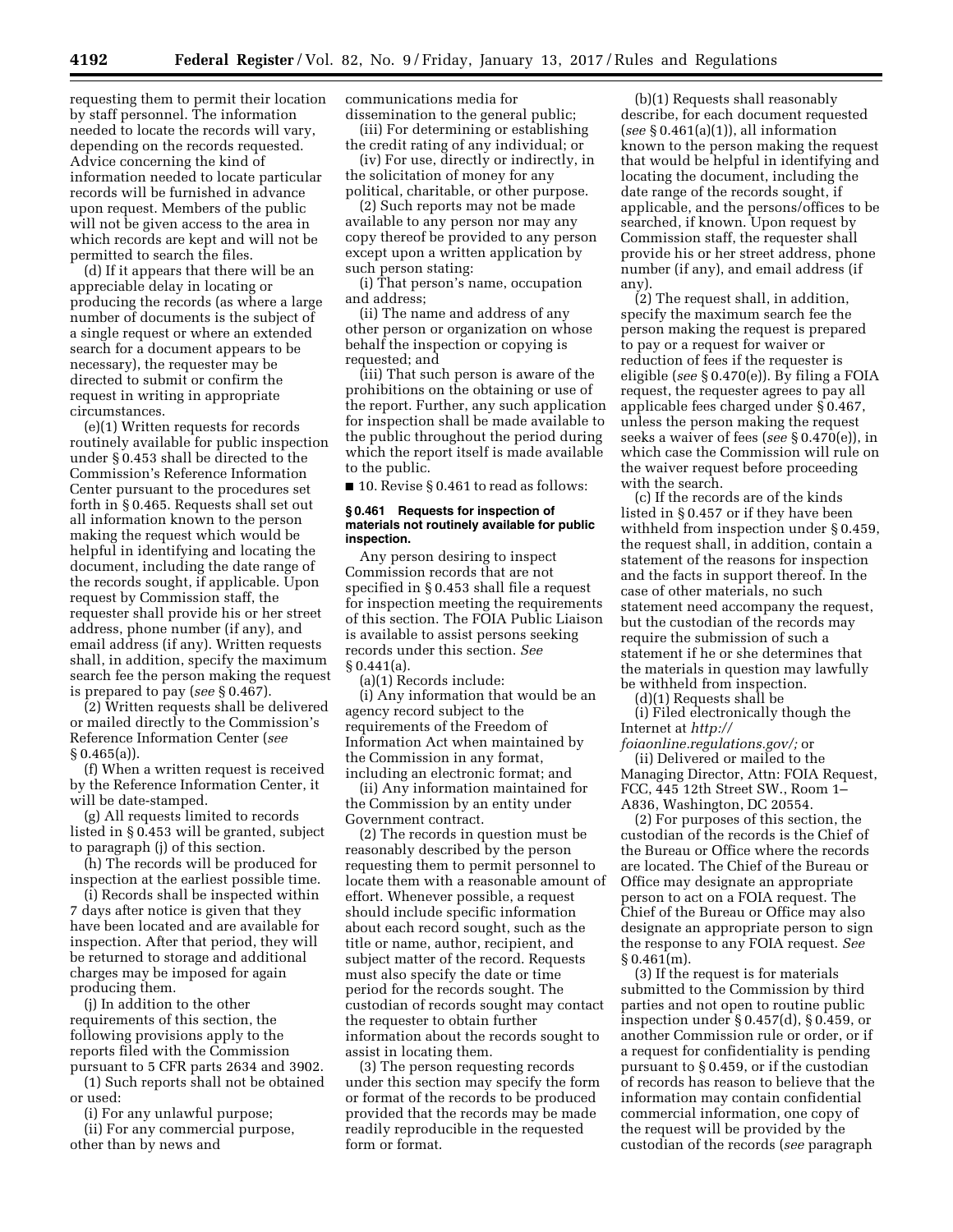(e) of this section) to the person who originally submitted the materials to the Commission. If there are many persons who originally submitted the records and are entitled to notice under this paragraph, the custodian of records may use a public notice to notify the submitters of the request for inspection. The submitter or submitters will be given ten calendar days to respond to the FOIA request. *See* § 0.459(d)(1). If a submitter has any objection to disclosure, he or she is required to submit a detailed written statement specifying all grounds for withholding any portion of the information (*see*  § 0.459). This response shall be served on the party seeking to inspect the records. The requester may submit a reply within ten calendar days unless a different period is specified by the custodian of records. The reply shall be served on all parties that filed a response. In the event that a submitter fails to respond within the time specified, the submitter will be considered to have no objection to disclosure of the information.

**Note to paragraph (d)(3):** Under the ex parte rules, § 1.1206(a)(7) of this chapter, a proceeding involving a FOIA request is a permit-but-disclose proceeding, but is subject to the special service rules in this paragraph. We also note that while the FOIA request itself is a permit-but-disclose proceeding, a pleading in a FOIA proceeding may also constitute a presentation in another proceeding if it addresses the merits of that proceeding.

(e)(1) When the request is received by the Managing Director, it will be assigned to the Freedom of Information Act (FOIA) Control Office, where it will be entered into the FOIAonline system. The request will be reviewed and, if it is determined that the request meets all the requirements of a proper FOIA request, will be designated as perfected. A FOIA request is then considered properly received. This will occur no later than ten calendar days after the request is first received by the agency.

(2)(i) Except for the purpose of making a determination regarding expedited processing under paragraph (h) of this section, the time for processing a request for inspection of records will be tolled

(A) While the custodian of records seeks reasonable clarification of the request;

(B) Until clarification with the requester of issues regarding fee assessment occurs, including:

(*1*) Where the amount of fees authorized is less than the estimated cost for completing the production;

(*2*) Following the denial of a fee waiver, unless the requester had

provided a written statement agreeing to pay the fees if the fee waiver was denied;

(*3*) Where advance payment is required pursuant to § 0.469 and has not been made.

(ii) Only one Commission request for information shall be deemed to toll the time for processing a request for inspection of records under paragraph (e)(2)(i)(A) of this section. Such request must be made no later than ten calendar days after a request is properly received by the custodian of records under paragraph (e)(1) of this section.

(3) The FOIA Control Office will send an acknowledgement to the requester notifying the requester of the control number assigned to the request, the due date of the response, and the telephone contact number (202–418–0440) to be used by the requester to obtain the status of the request. Requesters may also obtain the status of an FOIA request via email at *[foia-public-liaison@fcc.gov](mailto:foia-public-liaison@fcc.gov)*  or by viewing their request at *[http://](http://foiaonline.regulations.gov/) [foiaonline.regulations.gov/.](http://foiaonline.regulations.gov/)* 

(4) Multiple FOIA requests by the same or different FOIA requesters may be consolidated for disposition. *See also*   $§ 0.470(b)(2).$ 

(f) Requests for inspection of records will be acted on as follows by the custodian of the records.

(1) If the Commission is prohibited from disclosing the records in question, the request for inspection will be denied with a statement setting forth the specific grounds for denial.

(2)(i) If records in the possession of the Commission are the property of another agency, the request will be referred to that agency and the person who submitted the request will be so advised, with the reasons for referral.

(ii) If it is determined that the FOIA request seeks only records of another agency or department, the FOIA requester will be so informed by the FOIA Control Officer and will be directed to the correct agency or department.

(iii) If the records in the possession of the Commission involve the equities of another agency, the Commission will consult with that agency prior to releasing the records.

(3) If it is determined that the Commission does not have authority to withhold the records from public inspection, the request will be granted.

(4) If it is determined that the Commission has authority to withhold the records from public inspection, the considerations favoring disclosure and non-disclosure will be weighed in light of the facts presented, and the Commission may, at its discretion, grant the request in full or in part, or deny the request.

(5) If there is a statutory basis for withholding part of a document from inspection, to the extent that portion is reasonably segregable, that part will be deleted and the remainder will be made available for inspection. Unless doing so would harm an interest protected by an applicable exemption, records disclosed in part shall be marked or annotated, if technically feasible, to show the amount of information deleted, the location of the information deleted, and the exemption under which the deletion is made.

(6) In locating and recovering records responsive to an FOIA request, only those records within the Commission's possession and control as of the date a request is perfected shall be considered.

(g)(1) The custodian of the records will make every effort to act on the request within twenty business days after it is received and perfected by the FOIA Control Office. However, if a request for clarification has been made under paragraph  $(e)(2)(i)(A)$  of this section or an issue is outstanding regarding the payment of fees for processing the FOIA request is pending under paragraph (e)(2)(i)(B) of this section, the counting of time will start upon resolution of these requests. If it is not possible to locate the records and to determine whether they should be made available for inspection within twenty business days, the custodian may, upon timely notice to the requester, extend the time for action by up to ten business days, in any of the following circumstances:

(i) It is necessary to search for and collect the requested records from field facilities or other establishments that are separate from the office processing the request.

(ii) It is necessary to search for, collect and appropriately examine a voluminous amount of separate and distinct records which are demanded in a single request; or

(iii) It is necessary to consult with another agency having a substantial interest in the determination of the request, or among two or more components of the Commission having substantial subject matter interest therein.

(2) The custodian of the records will notify the requester in writing of any extension of time exercised pursuant to paragraph (g) of this section. The custodian of the records may also call the requester to extend the time provided a subsequent written confirmation is provided. If it is not possible to locate the records and make the determination within the extended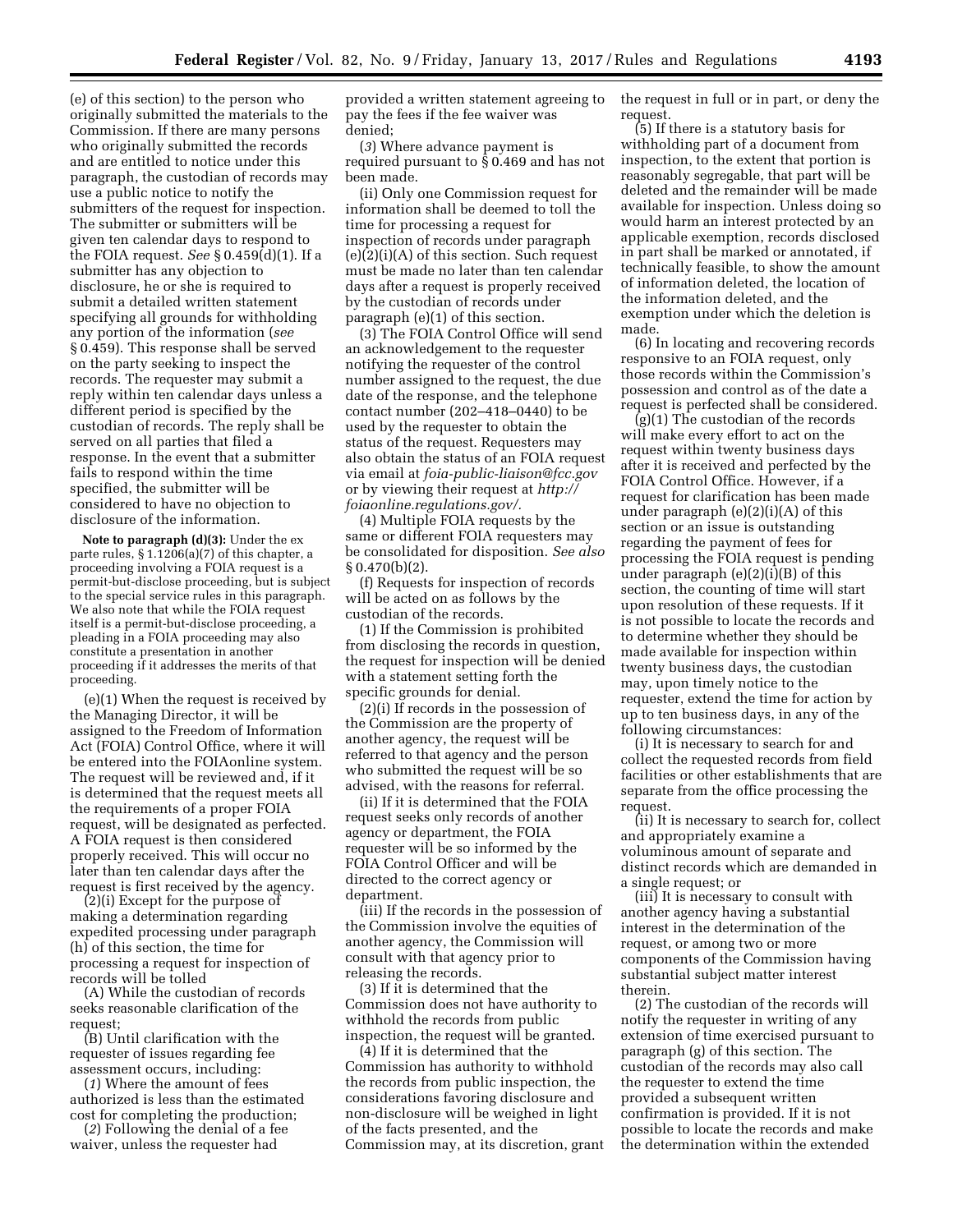period, the person or persons who made the request will be provided an opportunity to limit the scope of the request so that it may be processed within the extended time limit, or an opportunity to arrange an alternative time frame for processing the request or a modified request, and asked to consent to an extension or further extension. If the requester agrees to an extension, the custodian of the records will confirm the agreement in a letter or email specifying the length of the agreed-upon extension. If he or she does not agree to an extension, the request will be denied, on the grounds that the custodian has not been able to locate the records and/or to make the determination within the period for a ruling mandated by the Freedom of Information Act, 5 U.S.C. 552. In that event, the custodian will provide the requester with the records, if any, that could be located and produced within the allotted time. The requester may file an application for review by the Commission.

(3) If the custodian of the records grants a request for inspection of records submitted to the Commission in confidence under § 0.457(d), § 0.459, or some other Commission rule or order, the custodian of the records will give the submitter written notice of the decision and of the submitter's right to seek review pursuant to paragraph (i) of this section.

(h)(1) Requesters who seek expedited processing of FOIA requests shall submit such requests, along with their FOIA requests, to the Managing Director, as described in paragraph (d) of this section.

(2) Expedited processing shall be granted to a requester demonstrating a compelling need that is certified by the requester to be true and correct to the best of his or her knowledge and belief. Simply stating that the request should be expedited is not a sufficient basis to obtain expedited processing.

(3) For purposes of this section, *compelling need* means—

(i) That failure to obtain requested records on an expedited basis could reasonably be expected to pose an imminent threat to the life or physical safety of an individual; or

(ii) With respect to a request made by a person primarily engaged in disseminating information, there is an urgency to inform the public concerning actual or alleged Federal Government activity.

(4)(i) Notice of the determination whether to grant expedited processing shall be provided to the requester by the custodian of records within ten calendar days after receipt of the request by the

FOIA Control Office. Once the determination has been made to grant expedited processing, the custodian shall process the FOIA request as soon as practicable.

(ii) If a request for expedited processing is denied, the person seeking expedited processing may file an application for review within five business days after the date of the written denial. The application for review shall be delivered or mailed to the General Counsel. (For general procedures relating to applications for review, *see* § 1.115 of this chapter.) The Commission shall act expeditiously on the application for review, and shall notify the custodian of records and the requester of the disposition of such an application for review.

(i)(1) If a request for inspection of records submitted to the Commission in confidence under § 0.457(d), § 0.459, or another Commission rule or order is granted in whole or in part, an application for review may be filed by the person who submitted the records to the Commission, by a third party owner of the records or by a person with a personal privacy interest in the records, or by the person who filed the request for inspection of records within the ten business days after the date of the written ruling. The application for review shall be filed within ten business days after the date of the written ruling, shall be delivered or mailed to the General Counsel, or sent via email to *[FOIA-Appeal@fcc.gov,](mailto:FOIA-Appeal@fcc.gov)* and shall be served on the person who filed the request for inspection of records and any other parties to the proceeding. The person who filed the request for inspection of records may respond to the application for review within ten business days after it is filed.

(2) The first day to be counted in computing the time period for filing the application for review is the day after the date of the written ruling. An application for review is considered filed when it is received by the Commission. If an application for review is not filed within this period, the records will be produced for inspection.

(3) If an application for review is denied, the person filing the application for review will be notified in writing and advised of his or her rights. A denial of an application for review is not subject to a petition for reconsideration under § 1.106 of this chapter.

(4) If an application for review filed by the person who submitted, owns, or has a personal privacy interest in the records to the Commission is denied, or if the records are made available on

review which were not initially made available, the person will be afforded ten business days from the date of the written ruling in which to move for a judicial stay of the Commission's action. The first day to be counted in computing the time period for seeking a judicial stay is the day after the date of the written ruling. If a motion for stay is not made within this period, the records will be produced for inspection.

(j) Except as provided in paragraph (i) of this section, an application for review of an initial action on a request for inspection of records, a fee determination (*see* § 0.467 through § 0.470), or a fee reduction or waiver decision (*see* § 0.470(e)) may be filed only by the person who made the request. The application shall be filed within 90 calendar days after the date of the written ruling by the custodian of records. An application for review is considered filed when it is received by the Commission. The application shall be delivered or mailed to the General Counsel, or sent via email to *[FOIA-](mailto:FOIA-Appeal@fcc.gov)[Appeal@fcc.gov.](mailto:FOIA-Appeal@fcc.gov)* If the proceeding involves records subject to confidential treatment under § 0.457 or § 0.459, or involves a person with an interest as described in § 0.461(i), the application for review shall be served on such persons. That person may file a response within 14 calendar days after the application for review is filed. If the records are made available for review, the person who submitted them to the Commission will be afforded 14 calendar days after the date of the written ruling to seek a judicial stay. *See*  paragraph (i) of this section. The first day to be counted in computing the time period for filing the application for review or seeking a judicial stay is the day after the date of the written ruling.

**Note to paragraphs (i) and (j):** The General Counsel may review applications for review with the custodian of records and attempt to informally resolve outstanding issues with the consent of the requester. For general procedures relating to applications for review, see § 1.115 of this chapter.

(k)(1)(i) The Commission will make every effort to act on an application for review of an action on a request for inspection of records within twenty business days after it is filed. In the following circumstances and to the extent time has not been extended under paragraphs (g)(1)(i), (ii), or (iii) of this section, the Commission may extend the time for acting on the application for review up to ten business days. (The total period of extensions taken under this paragraph and under paragraph (g) of this section without the consent of the person who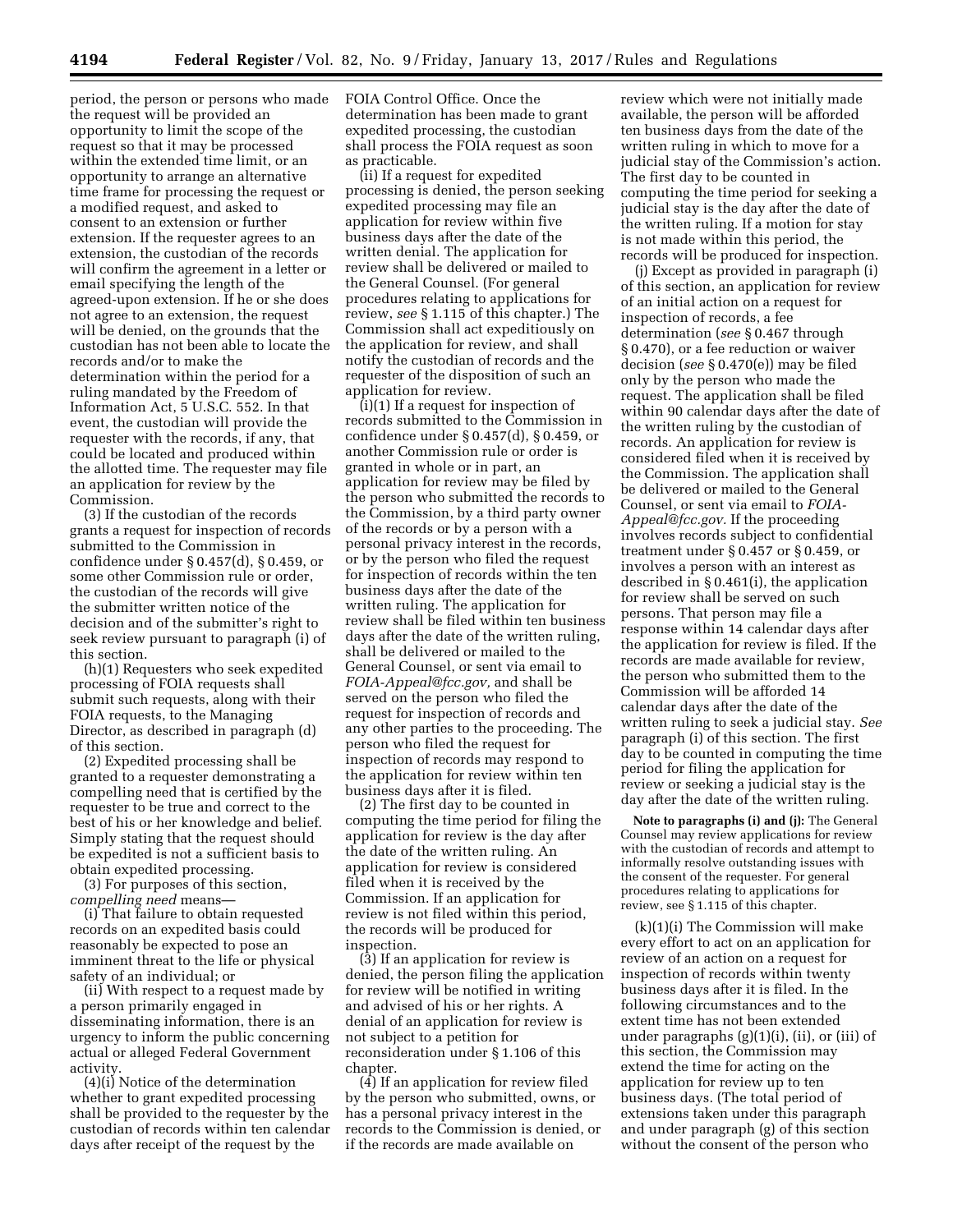submitted the request shall not exceed ten business days.):

(A) It is necessary to search for and collect the requested records from field facilities or other establishments that are separate from the office processing the request;

(B) It is necessary to search for, collect and appropriately examine a voluminous amount of separate and distinct records which are demanded in a single request; or

(C) It is necessary to consult with another agency having a substantial interest in the determination of the request or among two or more components of the Commission having substantial subject matter interest therein.

(ii) If these circumstances are not present, the person who made the request may be asked to consent to an extension or further extension. If the requester or person who made the request agrees to an extension, the General Counsel will confirm the agreement in a letter specifying the length of the agreed-upon extension. If the requestor or person who made the request does not agree to an extension, the Commission will continue to search for and/or assess the records and will advise the person who made the request of further developments; but that person may file a complaint in an appropriate United States district court.

(2) The Commission may at its discretion or upon request consolidate for consideration related applications for review filed under paragraph (i) or (j) of this section.

(l)(1) Subject to the application for review and judicial stay provisions of paragraphs (i) and (j) of this section, if the request is granted, the records will be produced for inspection at the earliest possible time.

(2) If a request for inspection of records becomes the subject of an action for judicial review before the custodian of records has acted on the request, or before the Commission has acted on an application for review, the Commission may continue to consider the request for production of records.

(m) Staff orders and letters ruling on requests for inspection are signed by the official (or officials) who give final approval of their contents. Decisions of the Commission ruling on applications for review will set forth the names of the Commissioners participating in the decision.

■ 11. Revise § 0.465 to read as follows:

## **§ 0.465 Request for copies of materials which are available, or made available, for public inspection.**

(a) The Commission may award a contract to a commercial duplication firm to make copies of Commission records and offer them for sale to the public. In addition to the charge for copying, the contractor may charge a search fee for locating and retrieving the requested documents from the Commission's files.

**Note to paragraph (a):** The name, address, telephone number, and schedule of fees for the current copy contractor, if any, are published at the time of contract award of renewal in a public notice and periodically thereafter. Current information is available at *<http://www.fcc.gov/foia>*and *[http://](http://www.fcc.gov/consumer-governmental-affairs) [www.fcc.gov/consumer-governmental-affairs.](http://www.fcc.gov/consumer-governmental-affairs)*  Questions regarding this information should be directed to the Reference Information Center of the Consumer and Governmental Affairs Bureau at 202–418–0270.

(b)(1) Records routinely available for public inspection under § 0.453 are available to the public through the Commission's Reference Information Center. Section 0.461 does not apply to such records.

(2) Audio or video recordings or transcripts of Commission proceedings are available to the public through the Commission's Reference Information Center. In some cases, only some of these formats may be available.

(c)(1) Contractual arrangements which have been entered into with commercial firms, as described in this section, do not in any way limit the right of the public to inspect Commission records or to retrieve whatever information may be desired. Coin-operated and debit card copy machines are available for use by the public.

(2) The Commission has reserved the right to make copies of its records for its own use or for the use of other agencies of the U.S. Government. When it serves the regulatory or financial interests of the U.S. Government, the Commission will make and furnish copies of its records free of charge. In other circumstances, however, if it should be necessary for the Commission to make and furnish copies of its records for the use of others, the fee for this service shall be ten cents (\$0.10) per page or \$5 per computer disk in addition to charges for staff time as provided in § 0.467. For copies prepared with other media, such as thumb drives or other portable electronic storage, the charge will be the actual direct cost including operator time. Requests for copying should be accompanied by a statement specifying the maximum copying fee the person making the request is prepared to pay. If the Commission estimates that

copying charges are likely to exceed the greater of \$25 or the amount which the requester has indicated that he/she is prepared to pay, then it shall notify the requester of the estimated amount of fees. Such a notice shall offer the requester the opportunity to confer with Commission personnel with the object of revising or clarifying the request.

**Note to paragraph (c)(2):** The criterion considered in acting on a waiver request is whether ''waiver or reduction of the fee is in the public interest because furnishing the information can be considered as primarily benefiting the general public." 5 U.S.C.  $552(a)(4)(A)$ . A request for a waiver or reduction of fees will be decided by the General Counsel as set forth in § 0.470(e).

(3) *Certified documents.* Copies of documents which are available or made available, for inspection under §§ 0.451 through 0.465, will be prepared and certified, under seal, by the Secretary or his or her designee. Requests shall be in writing, specifying the exact documents, the number of copies desired, and the date on which they will be required. The request shall allow a reasonable time for the preparation and certification of copies. The fee for preparing copies shall be the same as that charged by the Commission as described in paragraph (c)(2) of this section. The fee for certification shall be \$10 for each document.

(d)(1) Computer maintained databases produced by the Commission and routinely available to the public (*see*  § 0.453) may be obtained from the FCC's Web site at *<http://www.fcc.gov>* or if unavailable on the Commission's Web site, from the Reference Information Center.

(2) Copies of computer generated data stored as paper printouts or electronic media and available to the public may also be obtained from the Commission's Reference Information Center (*see*  paragraph (a) of this section).

(3) Copies of computer source programs and associated documentation produced by the Commission and available to the public may be obtained from the Office of the Managing Director.

(e) This section does not apply to records available on the Commission's Web site, *[http://www.fcc.gov,](http://www.fcc.gov)* or printed publications which may be purchased from the Superintendent of Documents or private firms (*see* §§ 0.411 through 0.420), nor does it apply to application forms or information bulletins, which are prepared for the use and information of the public and are available upon request (*see* §§ 0.421 and 0.423) or on the Commission's Web site, *[http://](http://www.fcc.gov/formpage.html) [www.fcc.gov/formpage.html.](http://www.fcc.gov/formpage.html)* 

■ 12. Revise § 0.467 to read as follows: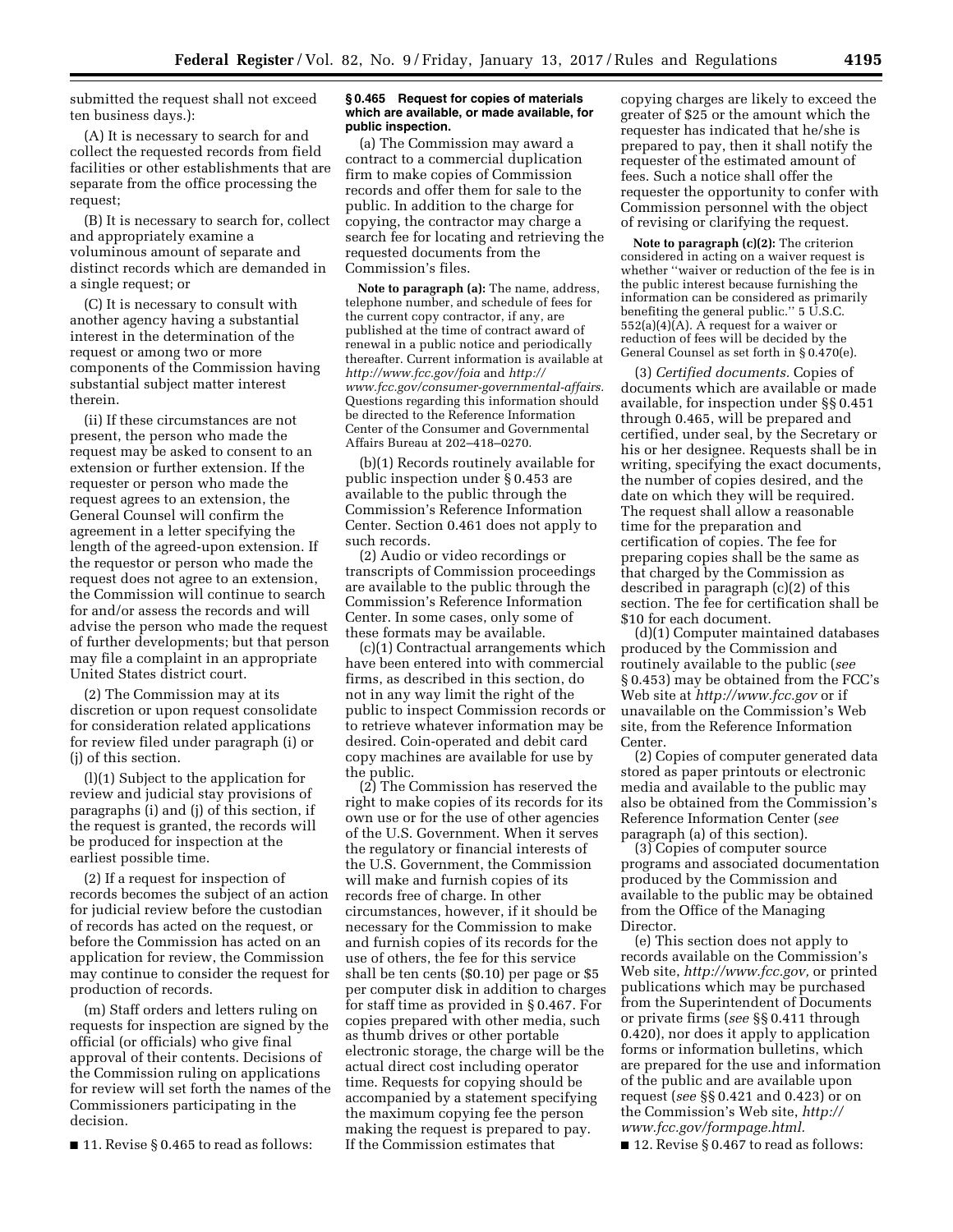#### **§ 0.467 Search and review fees.**

(a)(1) Subject to the provisions of this section, an hourly fee shall be charged for recovery of the full, allowable direct costs of searching for and reviewing records requested under § 0.460 or § 0.461, unless such fees are reduced or waived pursuant to § 0.470. The fee is based on the pay grade level of the FCC's employee(s) who conduct(s) the search or review, or the actual hourly rate of FCC contractors or other non-FCC personnel who conduct a search.

**Note to paragraph (a)(1):** The fees for FCC employees will be modified periodically to correspond with modifications in the rate of pay approved by Congress and any such modifications will be announced by public notice and will be posted on the Commission's Web site, *[http://www.fcc.gov/](http://www.fcc.gov/foia/#feeschedule) [foia/#feeschedule.](http://www.fcc.gov/foia/#feeschedule)* 

(2) The fees specified in paragraph (a)(1) of this section are computed at Step 5 of each grade level based on the General Schedule or the hourly rate of non-FCC personnel, including in addition twenty percent for personnel benefits. Search and review fees will be assessed in 1⁄4 hour increments.

(b) Search fees may be assessed for time spent searching, even if the Commission fails to locate responsive records or if any records located are determined to be exempt from disclosure.

(c) The Commission shall charge only for the initial review, *i.e.,* the review undertaken initially when the Commission analyzes the applicability of a specific exemption to a particular record. The Commission shall not charge for review at the appeal level of an exemption already applied. However, records or portions of records withheld in full under an exemption that is subsequently determined not to apply may be reviewed again to determine the applicability of other exemptions not previously considered. The costs of such a subsequent review, under these circumstances, are properly assessable.

(d) The fee charged will not exceed an amount based on the time typically required to locate records of the kind requested.

(e)(1) If the Commission estimates that search charges are likely to exceed the greater of \$25 or the amount which the requester indicated he/she is prepared to pay, then it shall notify the requester of the estimated amount of fees. Such a notice shall offer the requester the opportunity to confer with Commission personnel with the object of revising or clarifying the request. *See* § 0.465(c)(2) and § 0.470(d).

(2) The time for processing a request for inspection shall be tolled while conferring with the requester about his

or her willingness to pay the fees required to process the request. *See*   $§ 0.461(e).$ 

(f) When the search has been completed, the custodian of the records will give notice of the charges incurred to the person who made the request.

(g) The fee shall be paid to the Financial Management Division, Office of Managing Director, or as otherwise directed by the Commission.

■ 13. Revise § 0.470 to read as follows:

#### **§ 0.470 Assessment of fees.**

(a)(1) *Commercial use requesters.* (i) When the Commission receives a request for documents for commercial use, it will assess charges that recover the full direct cost of searching for, reviewing and duplicating the records sought pursuant to § 0.466 and § 0.467.

(ii) Commercial use requesters shall not be assessed search fees if the Commission fails to comply with the time limits under § 0.461(g), except as provided in paragraph (a)(1)(iii) of this section.

(iii) Commercial requesters may still be assessed search fees when the Commission fails to comply with the time limits under § 0.461(g) if the Commission determines that unusual circumstances apply and more than 5,000 pages are necessary to respond to the request, so long as the Commission has provided a timely written notice to the requester and has discussed with the requester (or made not less than three good-faith attempts to do so) how the requester could effectively limit the scope of the request. Additionally, if a court has determined that exceptional circumstances exist, a failure to comply with a time limit under § 0.461(g) will be excused for the length of time provided by the court order.

(2) *Educational and non-commercial scientific institution requesters and requesters who are representatives of the news media.* (i) The Commission shall provide documents to requesters in these categories for the cost of duplication only, pursuant to § 0.465 above, excluding duplication charges for the first 100 pages, provided however, that requesters who are representatives of the news media shall be entitled to a reduced assessment of charges only when the request is for the purpose of distributing information.

(ii) Educational requesters or requesters who are representatives of the news media shall not be assessed fees for the cost of duplication if the Commission fails to comply with the time limits under § 0.461(g), except as provided in paragraph (a)(2)(iii) of this section.

(iii) Educational requesters or requesters who are representatives of the news media may still be assessed duplication fees when the Commission fails to comply with the time limits under § 0.461(g) if the Commission determines that unusual circumstances apply and more than 5,000 pages are necessary to respond to the request, so long as the Commission has provided a timely written notice to the requester and has discussed with the requester (or made not less than three good-faith attempts to do so) how the requester could effectively limit the scope of the request. Additionally, if a court has determined that exceptional circumstances exist, a failure to comply with a time limit under § 0.461(g) will be excused for the length of time provided by the court order.

(3) *All other requesters.* (i) The Commission shall charge requesters who do not fit into any of the categories above fees which cover the full, reasonable direct cost of searching for and duplicating records that are responsive to the request, pursuant to § 0.465 and § 0.467, except that the first 100 pages of duplication and the first two hours of search time shall be furnished without charge.

(ii) All other requesters shall not be assessed search fees if the Commission fails to comply with the time limits under § 0.461(g), except as provided in paragraph (a)(3)(iii) of this section.

(iii) All other requesters may still be assessed search fees when the Commission fails to comply with the time limits under § 0.461(g) if the Commission determines that unusual circumstances apply and more than 5,000 pages are necessary to respond to the request, so long as the Commission has provided a timely written notice to the requester and has discussed with the requester (or made not less than three good-faith attempts to do so) how the requester could effectively limit the scope of the request. Additionally, if a court has determined that exceptional circumstances exist, a failure to comply with a time limit under § 0.461(g) will be excused for the length of time provided by the court order.

(b)(1) The 100 page restriction on assessment of duplication fees in paragraphs (a)(2) and (3) of this section refers to 100 paper copies of a standard size, which will normally be  $8\frac{1}{2}$ " x  $11$ " or 11″ x 14″.

(2) When the agency reasonably believes that a requester or group of requesters is attempting to segregate a request into a series of separate individual requests for the purpose of evading the assessment of fees, the